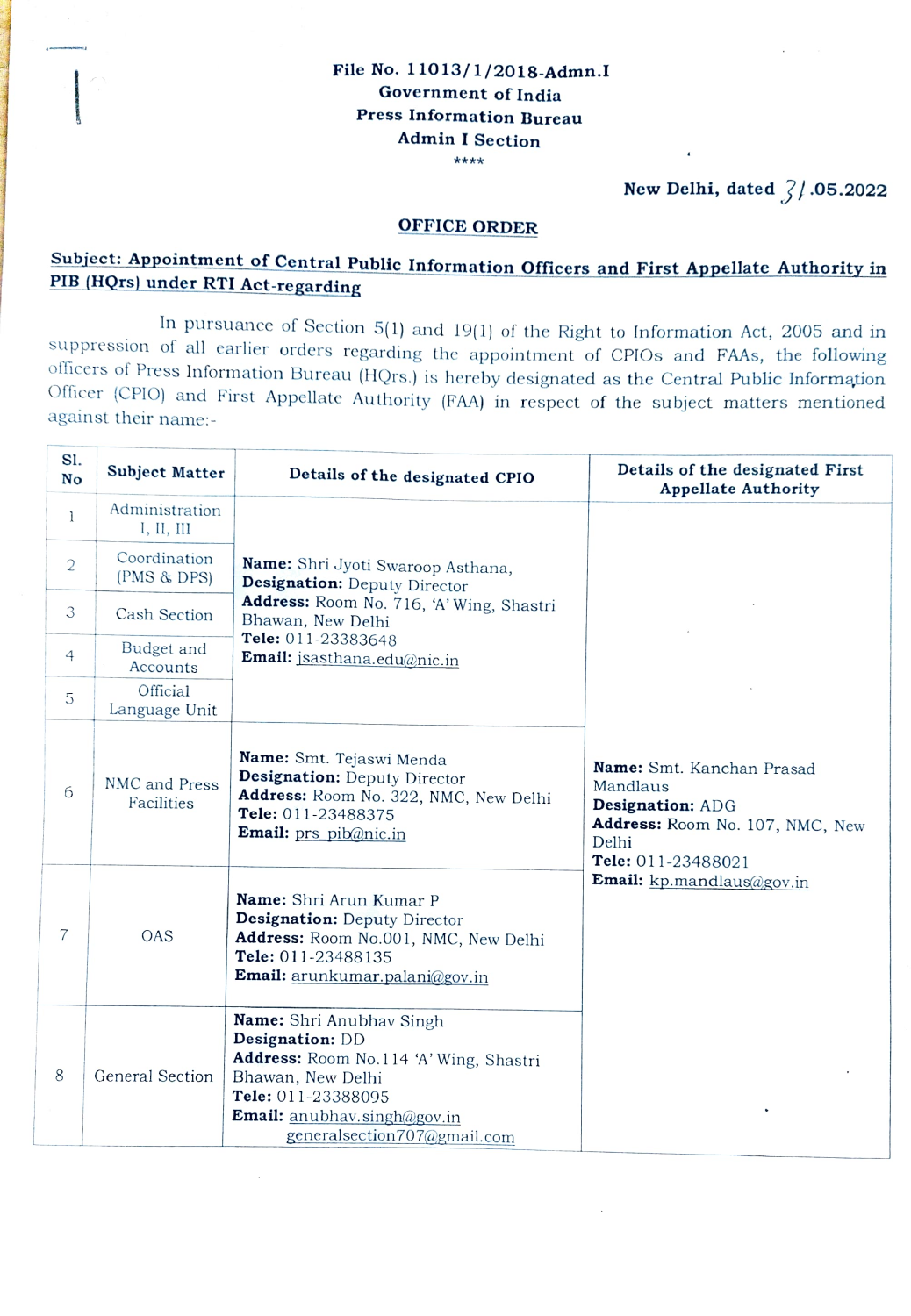| Q  | Vigilance<br>Section | Name: Shri Jyoti Swaroop Asthana,<br>Designation: DD<br>Address: Room No. 716, 'A' Wing,<br>Shastri Bhawan, New Delhi<br>Tele: 011-23383648<br>Email: jsasthana.edu@nic.in | Name: Shri Y. K. Baweja<br>Designation: ADG<br>Address: Room No. 109, 'A' Wing,<br>Shastri Bhawan, New Delhi<br>Tele: 011-23383346<br><b>Email:</b> yk.baweja17@nic.in |
|----|----------------------|----------------------------------------------------------------------------------------------------------------------------------------------------------------------------|------------------------------------------------------------------------------------------------------------------------------------------------------------------------|
| 10 | Social Media<br>Cell | Name: Shri Saurabh Singh<br>Designation: DD<br>Address: Room No.213, NMC, New Delhi<br>Tele: 011-23488115                                                                  | Name: Shri H.R. Keshava Murthy<br>Designation: Director<br>Address: Room No.201, NMC, New Delhi<br>Tele: 011-23488053<br>Email: murthy.65@pib.gov.in                   |
| 11 | Fact Check<br>Unit   | Email: saurabh.singh25@gov.in                                                                                                                                              |                                                                                                                                                                        |
| 12 | Hindi Unit           | Name: Smt. Archana Mahto<br>Designation: M&CO<br>Address: Room No.007, NMC, New Delhi<br>Tele: 011-23488147<br><b>Email:</b> archana07@nic.in                              | Name: Shri Manish Gautam<br>Designation: Director<br>Address: Room No.207, NMC, New Delhi<br>Tele: 011-23488061<br>Email: gautam.manish@gov.in                         |
| 13 | Urdu Unit            | Name: Shri Shahbaz Hasibi<br>Designation: M&CO<br>Address: Room No.002, NMC, New Delhi<br>Tele: 011-23488307<br>Email: shahbaz.hasibi@nic.in                               | Name: Shri Dhiraj Singh<br>Designation: ADG<br>Address: Room No.204, NMC, New Delhi                                                                                    |
| 14 | PM Unit              | Name: Shri Arun Kumar P<br>Designation: DD<br>Address: Room No.001, NMC, New Delhi<br>Tele: 011-23488135<br>Email: arunkumar.palani@gov.in                                 | Tele: 011-23488343<br><b>Email:</b> dhiraj.s70@gov.in                                                                                                                  |
| 15 | Feedback Unit        |                                                                                                                                                                            |                                                                                                                                                                        |

2. In case of absence of any of the above officers on account of leave, training, official duty, tour etc, the link of that CPIO/FAA will automatically be designated to the link officer or the officer next in line under the regular incumbent for that duration.

3. In case of subsequent changes in work allocation/transfer/postings of the officer, the new incumbent will automatically be designated as the CPIO/FAA of the work under him.